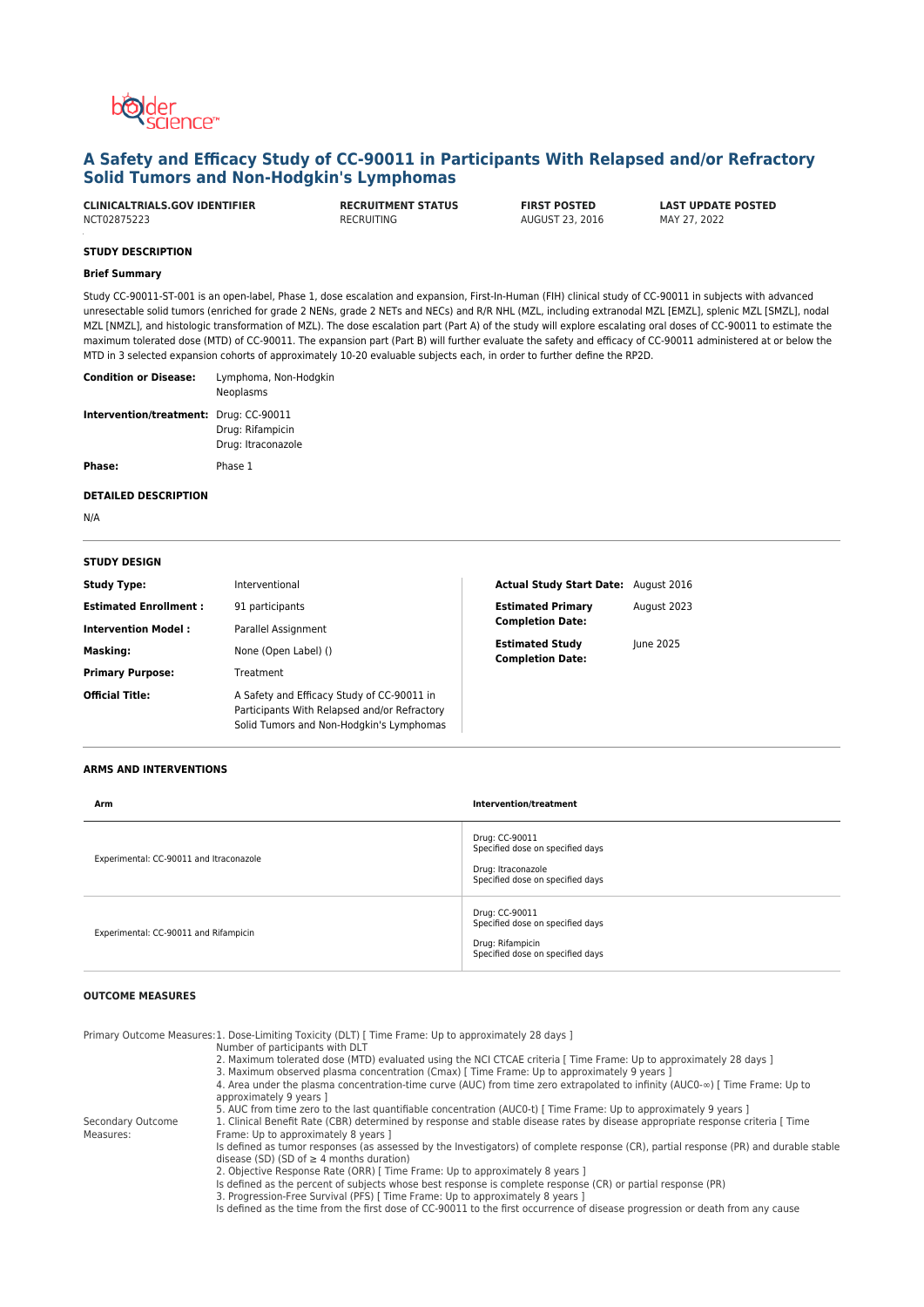## **ELIGIBILITY CRITERIA**

**Ages Eligible for Study:** 18 Years and older (Adult, Older Adult)

No

# **Sexes Eligible for Study:** All

**Accepts Healthy**

#### **Volunteers:**

## **Criteria**

Inclusion Criteria:

Advanced or unresectable solid tumors including those who have progressed on (or not been able to tolerate due to medical comorbidities or unacceptable toxicity) standard anticancer therapy or for whom no other approved conventional therapy exists Eastern Cooperative Oncology Group Performance Status of 0 to 1

Exclusion Criteria:

Prior autologous stem cell transplant ≤ 3 months before first dose or those who have not recovered Symptomatic or uncontrolled ulcers (gastric or duodenal), particularly those with a history of and/or risk of perforation and gastrointestinal tract hemorrhages Impaired cardiac function or clinically significant cardiac diseases Poor bone marrow reserve as assessed by Investigator

Refer to protocol defined exclusion criteria for parts C and D. Other protocol-defined inclusion/exclusion criteria apply

## **CONTACTS AND LOCATIONS**

## **Contacts**

Contact: BMS Study Connect Contact Center www.BMSStudyConnect.com 855-907-3286 [Clinical.Trials@bms.com](mailto:Clinical.Trials@bms.com) Contact: First line of the email MUST contain the NCT# and Site #.

#### **Locations**

| France         | Centre Georges Francois Leclerc                                          | Dijon               |
|----------------|--------------------------------------------------------------------------|---------------------|
| France         | Marseille Cedex 9<br><b>Institut Paoli Calmettes</b>                     |                     |
| France         | <b>Gustave Roussy</b>                                                    | Villejuif Cedex     |
| Italy          | <b>Bologna University</b>                                                | Bologna             |
| Italy          | Istituto Nazionale Dei Tumori                                            | Milano              |
| Italy          | Istituto Europeo di Oncologia                                            | Milano              |
| Japan, Tokyo   | Local Institution - 501                                                  | Chuo-ku             |
| Japan, Tokyo   | National Cancer Center Hospital                                          | Chuo-ku             |
| Japan, Tokyo   | The Cancer Institute Hospital of Japanese Foundation For Cancer Research | Koto-ku             |
| Japan, Tokyo   | Local Institution - 502                                                  | Koto                |
| Japan          | Local Institution - 500                                                  | Kashiwa             |
| Japan          | National Cancer Center Hospital East                                     | Kashiwa             |
| Spain          | Hospital Universitario Vall D hebron - PPDS                              | Barcelona           |
| Spain          | Fundacion Jimenez Daaz                                                   | Madrid              |
| Spain          | Hospital 12 de Octubre                                                   | Madrid              |
| Spain          | Hospital Universitario Marques de Valdecilla                             | Santander           |
| United Kingdom | Local Institution - 300                                                  | London              |
| United Kingdom | Royal Marsden Hospital                                                   | London              |
| United Kingdom | Freeman Hospital                                                         | Newcastle Upon Tyne |

### **Sponsors and Collaborators**

Celgene

## **Investigator**

Study Director : Bristol-Myers Squibb Bristol-Myers Squibb

## **MORE INFORMATION**